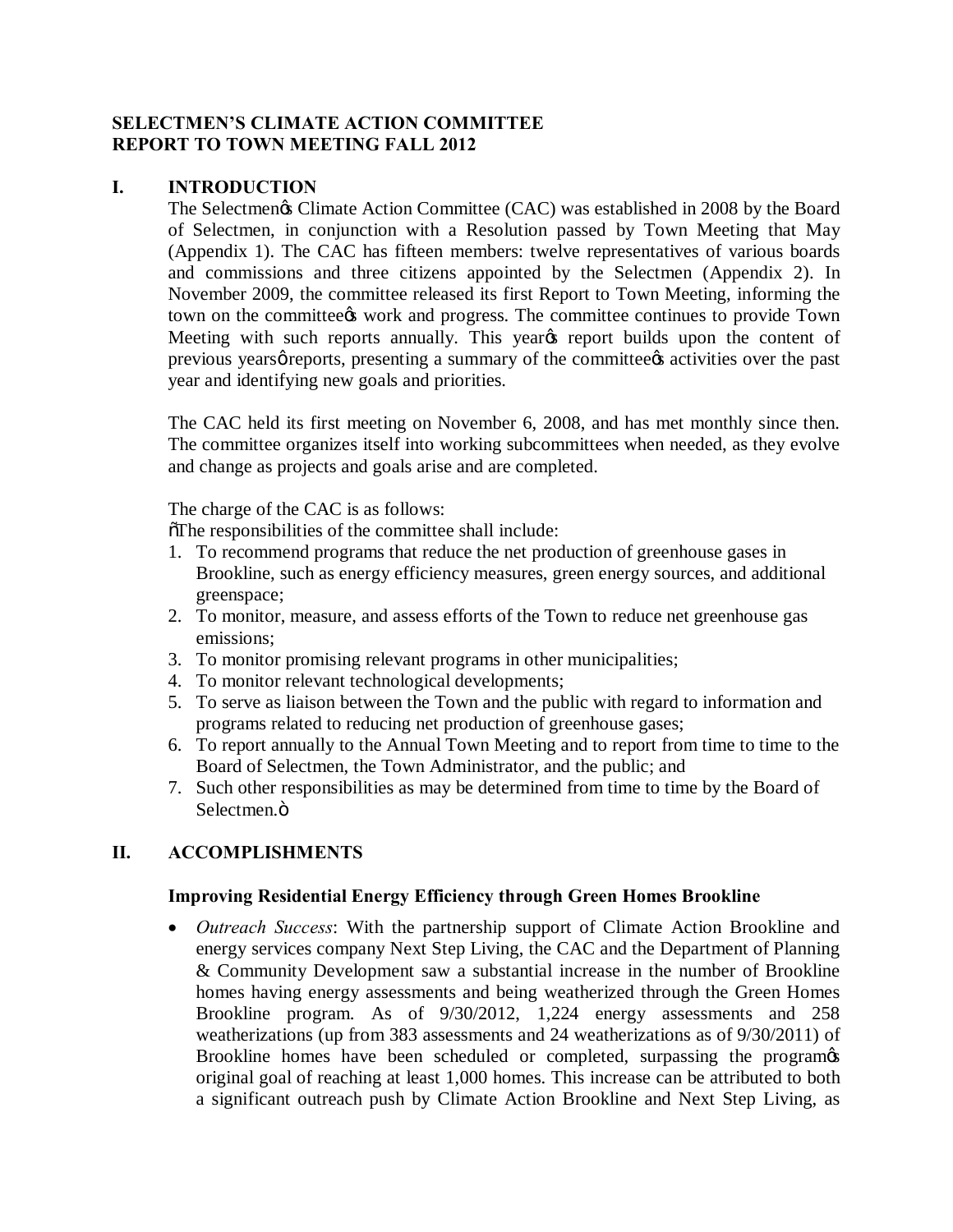well as the establishment of a deadline for fund availability for Green Homes Brookline.

· *Program Transition*: Staff is working on transitioning the program from one that was funded by the federal Energy Efficiency and Conservation Block Grant (EECBG) program, which expired at the end of September 2012, to one that markets the Mass Save program with no additional subsidy, at least until other funds can be located and secured. Green Homes Brookline encourages all Brookline residents, regardless of housing tenure, to obtain no-cost energy assessments of their homes and, when there is opportunity, weatherize those homes. When EECBG funds were available, energy improvements for households earning between 60% and 120% of area median income were partially subsidized.

# **Completion of the EECBG Program for the Town of Brookline**

• The Town $\circ$  Energy Efficiency and Conservation Block Grant (EECBG) program was completed on time and under budget. The grant, which funded several different programs (Appendix 3), including Green Homes Brookline, had a final end date of September 27, 2012. The town was successful in spending nearly all of the \$494,400 in grant funds, excepting \$5,407, which was left over after a portion of the LED streetlight replacement project came in below the originally estimated costs. Town staff continues to comply with the reporting requirements to the appropriate federal entities.

# **Finalizing a New Local Climate Action Plan**

- The committee continued the development and finalization of a new Climate Action Plan, available for public viewing and comment in a wiki form on www.brooklinema.gov/cap.
- Hosted a public hearing in April 2012 to gather input from the community regarding the plangs proposed actions.
- Voted to adopt the final Climate Action Plan in September 2012, with plans to bring the final product to the Board of Selectmen for formal adoption late 2012. Despite voting on a  $\tilde{\text{of}}$  final Climate Action Plan, the committee emphasizes that the plangs format as a wiki is meant to underscore the plan as a  $\delta$  diving document that can be edited at will and as needs arise.
- · *Transition from Plan Development to Plan Implementation*: The committee will now work on those Climate Action Plan actions that have associated liaisons to provide implementation support and perform necessary research and analysis to achieve results. The committee expects to facilitate communication between interested residents and groups on actions listed in the plan, as well as seek out new participants interested in working on climate action activities.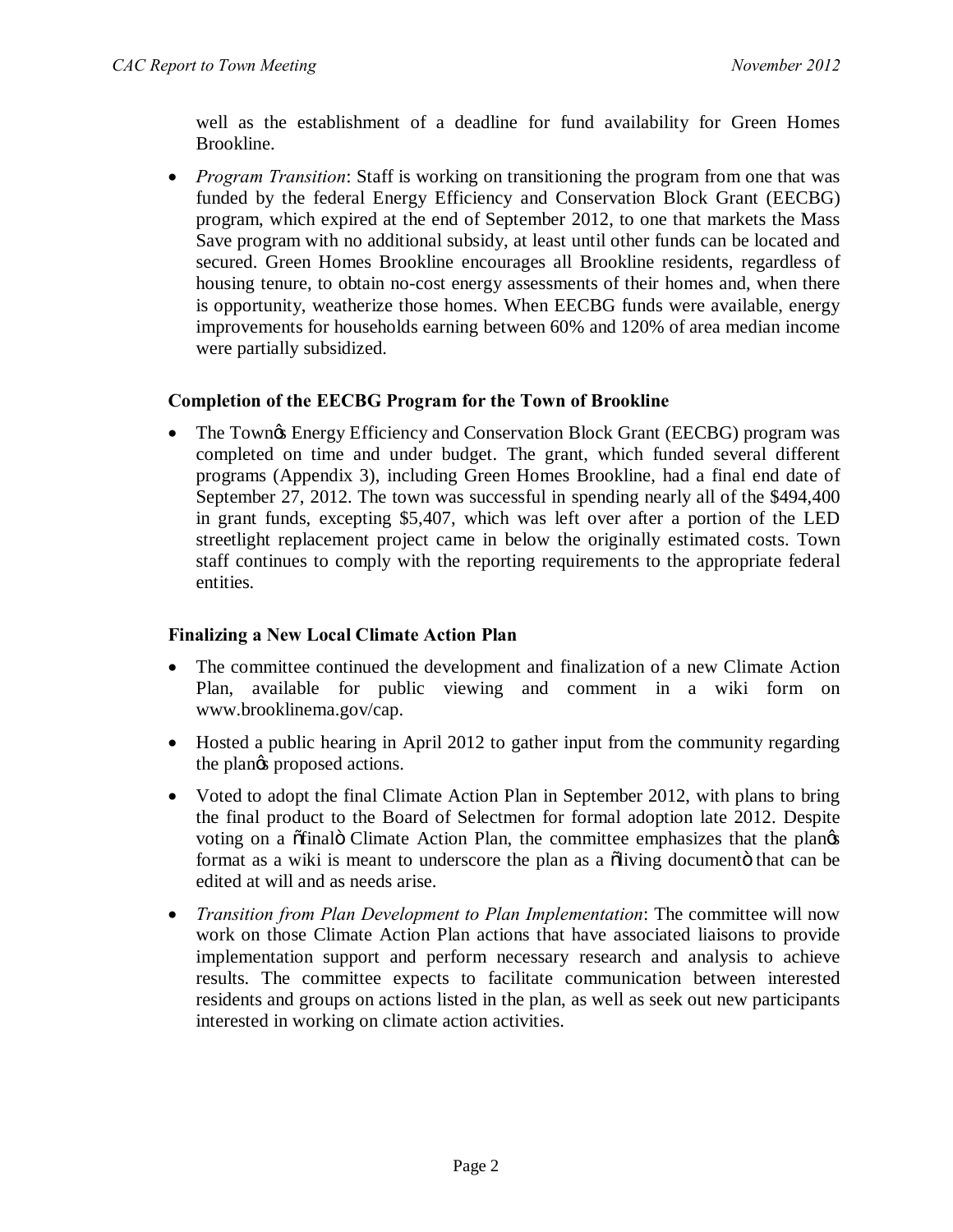### **Engaging Residents through Second Annual Climate Week**

- The second annual Climate Week was held on the fourth week of January this year. A number of events were held jointly, and the event was co-sponsored by the CAC, CAB, Brookline School Committee, Brookline Department of Public Health, and Brookline Adult and Community Education. Numerous businesses and town departments collaborated in creating special events, including a very popular Winter Market. All events helped to inform and encourage climate-friendly behavior.
- Planning for the third annual Climate Week, to be held from January 26, 2013, to February 3, 2013, has already begun.

#### **Maintaining Green Community Status**

 $\bullet$  In cooperation with town staff, the Town attained  $\delta$ Green Community ostatus in 2011, which affirms and publicizes the commitment of the town to sustainability, and qualifies the town to apply for additional funding opportunities for renewable energy or energy efficiency projects. This designation must be maintained by continuing to satisfy the Green Community requirements (Appendix 4), including ensuring the town's fuel efficient vehicle purchasing policy is followed and that progress is made on the adopted Municipal Energy Reduction Plan.

#### **Strengthening Community Partnerships**

- · Continued and strengthened a close working relationship with Climate Action Brookline (CAB, formerly known as CCAB). Joint initiatives include Green Homes Brookline and Climate Week.
- Served in an advisory capacity to the Department of Planning and Community Development and the Board of Selectmen regarding the management of EECBG funds, Green Communities milestones and designation, the Green Homes Brookline program, and other related projects.
- · Further developed the partnership between CAB, CAC, and the Public Health Department. This coalition collaborates to plan events meant to raise awareness of the parallels between healthy behaviors (such as walking, biking, and eating a locally produced, plant-based diet) and reducing greenhouse gas emissions.

# **III. WORK PLAN**

The CAC has identified the following tasks for the coming year:

1. Bring the finalized Climate Action Plan to the Board of Selectmen for formal adoption, and provide support to groups and residents working on activities listed in the new plan. As implementation of the plan proceeds, refine greenhouse gas reduction estimates. The plan identifies clear, achievable actions to reduce the townes overall greenhouse gas emissions. These actions provide a road map and policy framework for the committee as it moves forward.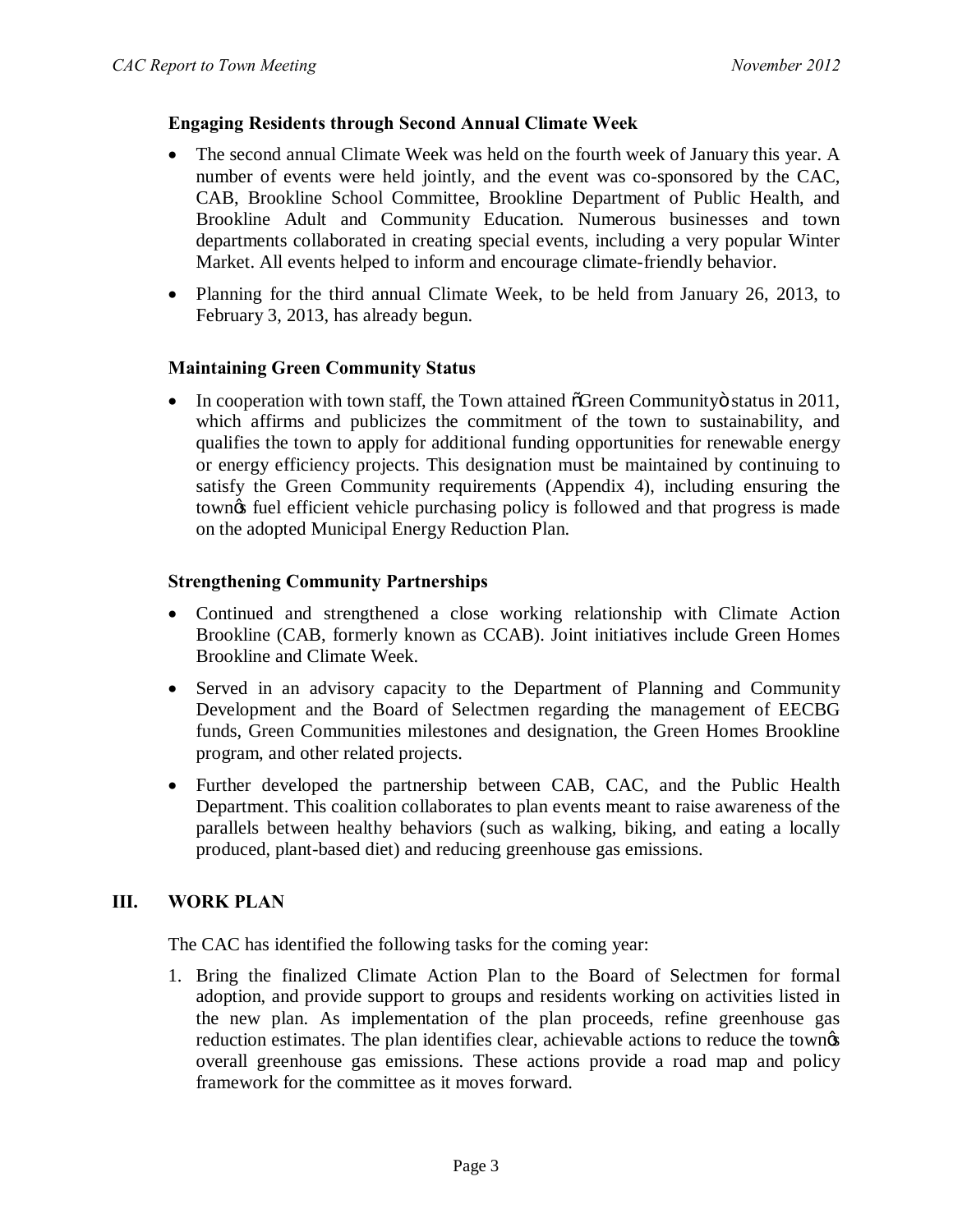- 2. Collaborate with CAB on community education and engagement activities to promote lifestyle changes that lead to greenhouse gas reduction.
- 3. Monitor and support the Green Homes Brookline Program, as it transitions from a program with federal funding to one without, as well as work to expand its focus to include large condominium and apartment buildings.
- 4. Collaborate with CAB to organize and run Climate Week, to be held January 26,  $2013$ , to February 3,  $2013$ , as well as other events that are part of CAB $\alpha$  public education campaign when needed.
- 5. Provide support for the town's efforts to implement the Green Communities Act criteria and objectives, including the execution of the municipal energy reduction plan, and encouraging the pursuit of renewable energy generation alternatives.
- 6. Collect and refine data on town energy use and GHG emissions, by sector and source.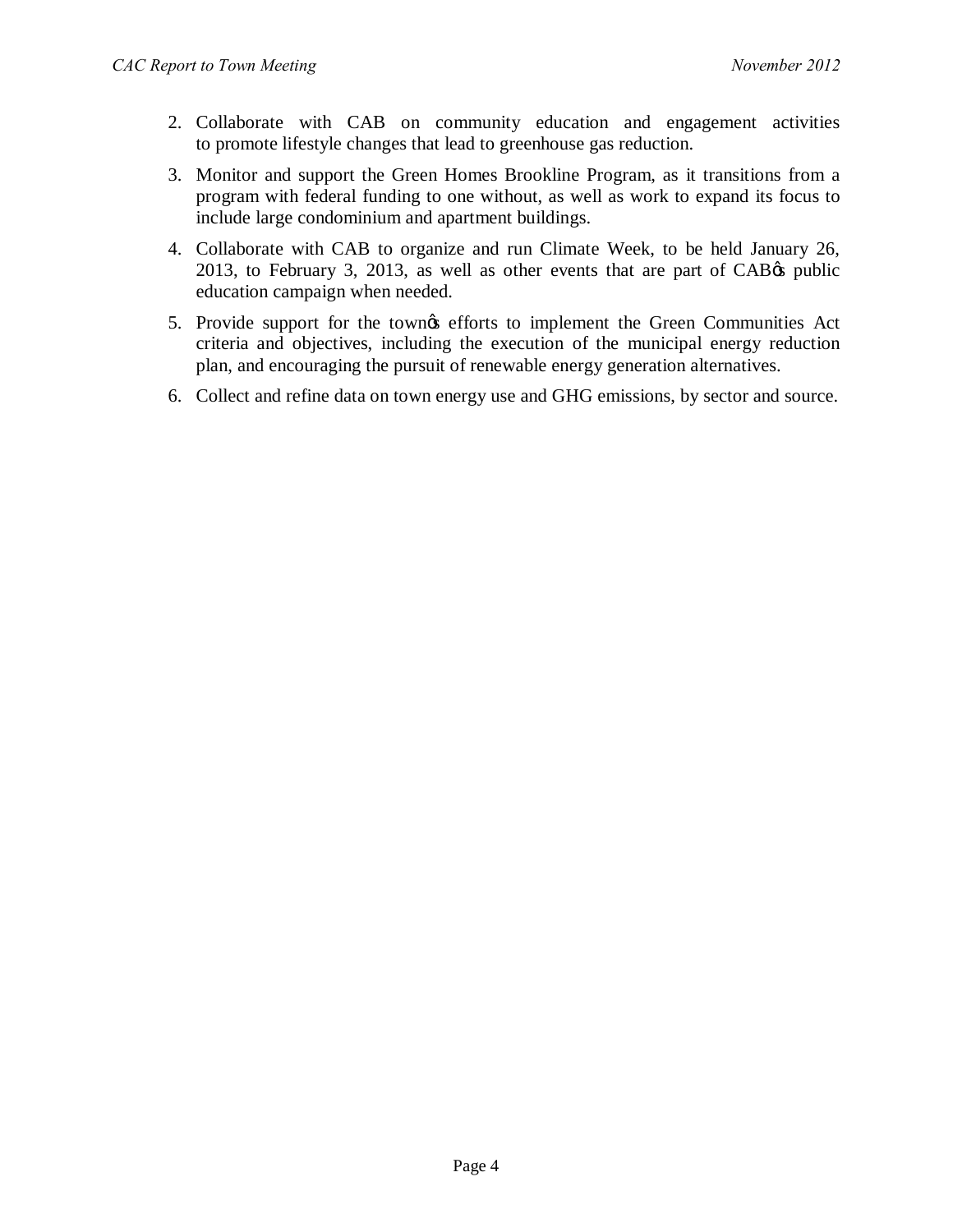## **IV. APPENDICES**

- **1. Town Meeting Resolution** (Article 29, May 27, 2008, Annual Town Meeting) VOTED: That the Selectmen establish a committee, the purpose of which is to reduce the total emission of greenhouse gases by the Brookline community, including Town government. The name of the committee shall be the Selectmen $\alpha$ Climate Action Committee. The responsibilities of the committee shall include:
	- 1. To recommend programs that reduce the net production of greenhouse gases in Brookline, such as energy efficiency measures, green energy sources, and additional greenspace;
	- 2. To monitor, measure, and assess efforts of the Town to reduce net greenhouse gas emissions;
	- 3. To monitor promising relevant programs in other municipalities;
	- 4. To monitor relevant technological developments;
	- 5. To serve as liaison between the Town and the public with regard to information and programs related to reducing net production of greenhouse gases;
	- 6. To report annually to the Annual Town Meeting and to report from time to time to the Board of Selectmen, the Town Administrator, and the public; and
	- 7. Such other responsibilities as may be determined from time to time by the Board of Selectmen.

The committee shall consist of the following members appointed by the Board of Selectmen:

- 1. A member of the Board of Selectmen
- 2. The Chair of the Advisory Committee or her/his nominee
- 3. The Chair of the School Committee or her/his nominee
- 4. The Chair of the Transportation Board or her/his nominee
- 5. The Chair of the Conservation Commission, or her/his nominee
- 6. The Chair of the Planning Board, or her/his nominee
- 7. The Chair of the Building Commission, or her/his nominee
- 8. The Chair of the Advisory Council on Public Health, or her/his nominee
- 9. A Co-Chair of Climate Action Brookline, or their nominee
- 10. The President of the Brookline GreenSpace Alliance, or her/his nominee
- 11. A Co-Chair of the Brookline Neighborhood Alliance, or their nominee
- 12. The President of the Brookline Chamber of Commerce, or her/his nominee
- 13. Three members at large with special consideration given to people with the following skills:

ERelevant scientific and/or academic expertise **ERelevant engineering expertise**  $EKnowledge$  of and/or experience with green businesses ERelevant public health expertise.

All members shall serve three-year terms, which may be renewed. Initial appointments shall be for terms of one, two, and three years so that terms will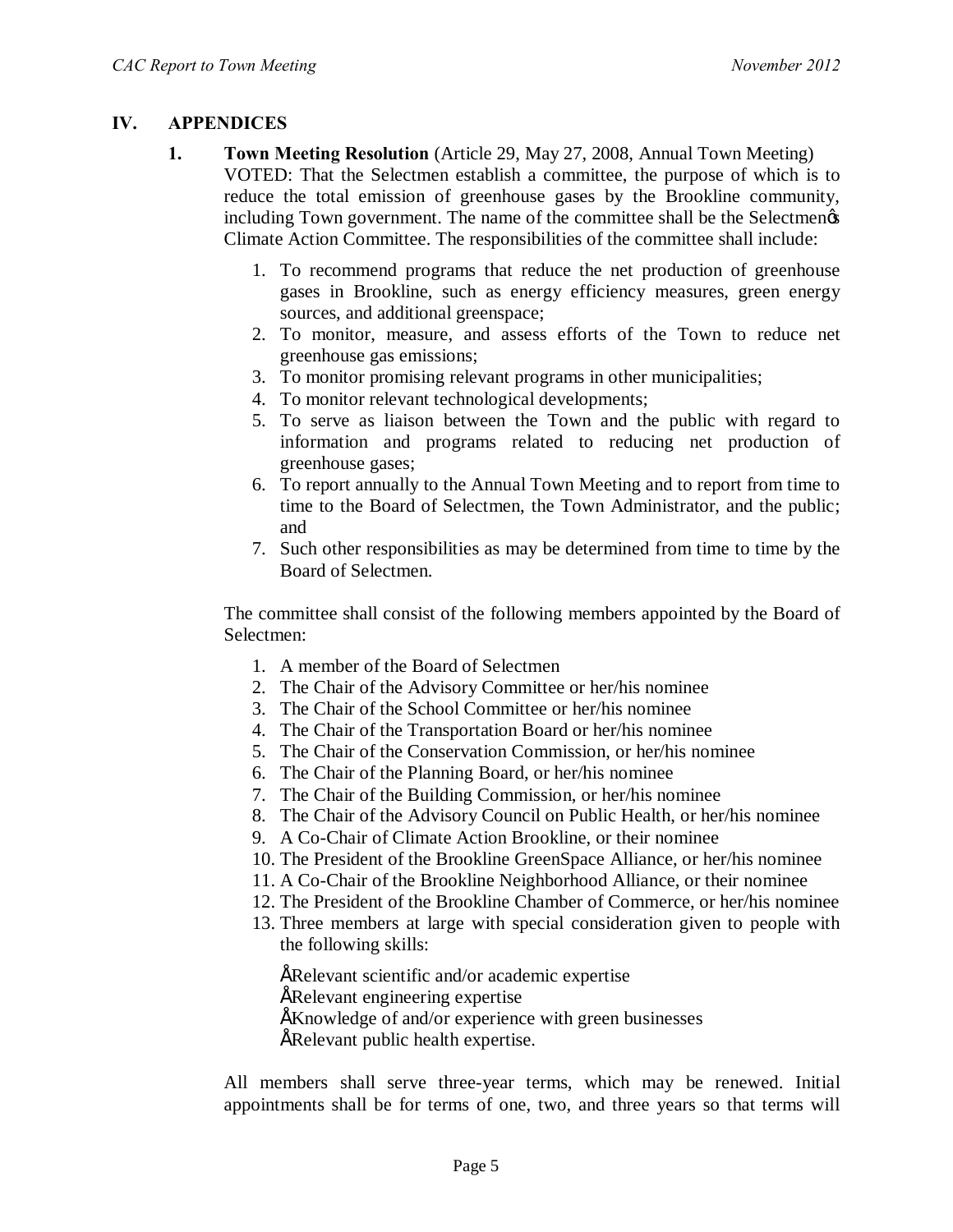expire at staggered intervals. No member shall be disqualified because she or he is not a resident of the Town. The committee shall have two co-chairpersons, one of whom shall be the selectman member and one of whom shall be elected annually by the committee. The staffing of the committee shall be determined by the Selectmen and the Town Administrator. The committee shall be established by November 30, 2008, and shall be evaluated by the Board of Selectmen before December 31, 2011 to determine whether it should be made permanent or dissolved.

## **2. CAC Membership**

| Mary Dewart              | <b>Brookline GreenSpace Alliance</b>   |
|--------------------------|----------------------------------------|
| Jon Cody Haines          | at-large                               |
| Alan Leviton             | <b>Climate Action Brookline</b>        |
| Werner Lohe              | <b>Conservation Commission</b>         |
| Patricia Maher           | Department of Public Health            |
| Linda Pehlke             | <b>Brookline Neighborhood Alliance</b> |
| Ali Tali                 | <b>Transportation Board</b>            |
| <b>Ben Chang</b>         | <b>School Committee</b>                |
| Dan Bennett              | <b>Building Commission</b>             |
| Jim Solomon              | at-large                               |
| Mark Zarrillo            | <b>Planning Board</b>                  |
| Don Weitzman, Co-chair   | <b>Advisory Board</b>                  |
| Jesse Mermell, Co-chair  | Board of Selectmen                     |
| Lara Curtis Hayes, Staff | Department of Planning and Community   |
|                          | Development                            |

(There are currently two vacancies, one for the Chamber of Commerce designee and another at-large vacancy.)

#### **3. EECBG Program**

The Department of Energy approved the Town of proposal to use Energy Efficiency and Conservation Block Grant (EECBG) monies on the following projects:

- Install energy efficiency improvements in several municipal buildings;
- Three LED street light pilot projects, two in residential neighborhoods and one in Brookline Village along Harvard Street;
- Establish Green Homes Brookline, a residential energy efficiency program to provide energy assessments and improvements for Brookline homes;
- Provide supporting funds to CAB for a public education campaign.

This grant ended September 27, 2012, at which point all monies, except for \$5,407 leftover as the last LED streetlight project came in under budget, were expended.

### **4. Green Communities Act**

To qualify as a Green Community, a municipality must meet all five of the following criteria: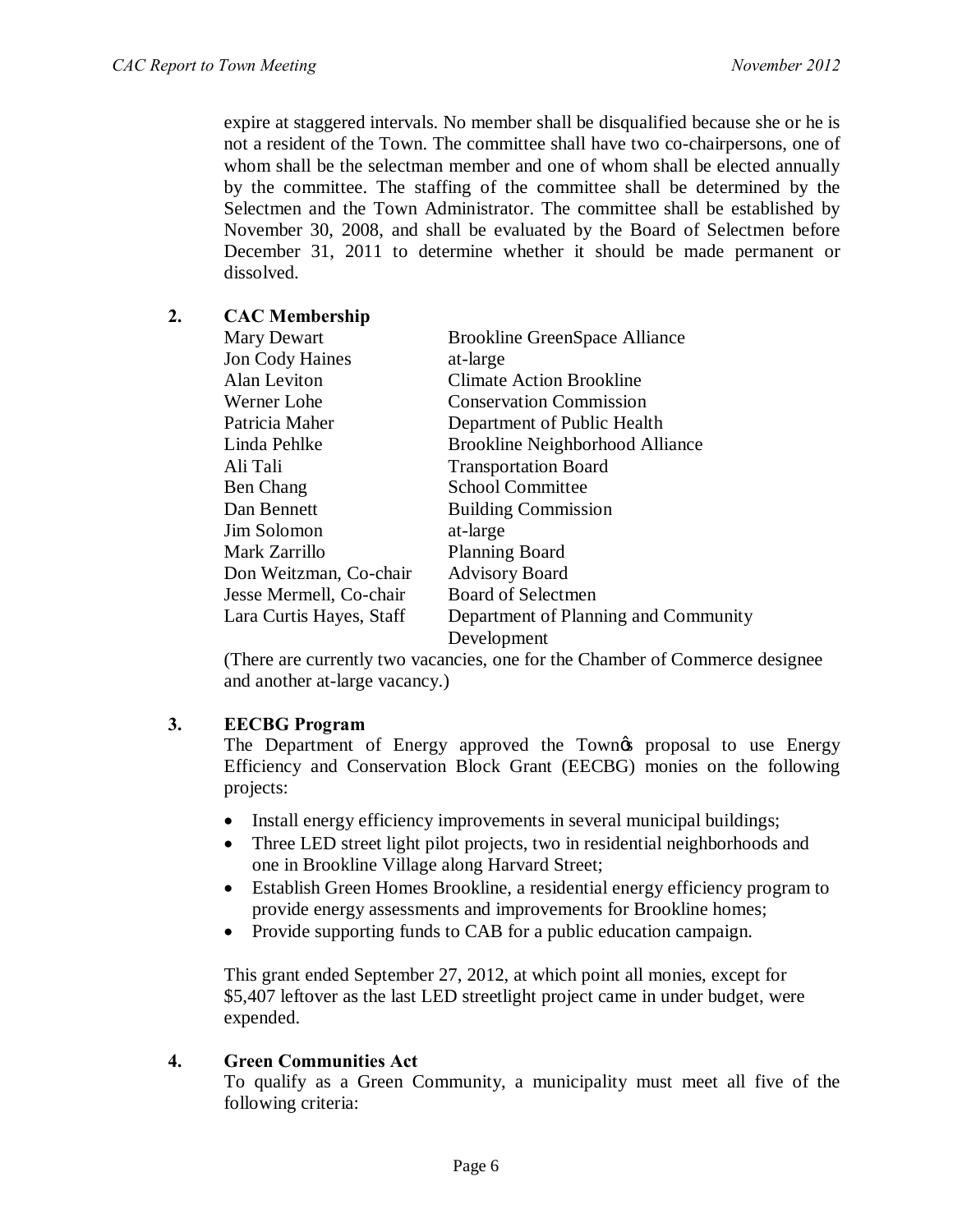- Provide for the as-of-right siting of renewable or alternative energy generating facilities, renewable or alternative energy research and development (R&D) facilities, or renewable or alternative energy manufacturing facilities in designated locations.
- Adopt an expedited application and permitting process under which these energy facilities may be sited within the municipality and which shall not exceed 1 year from the date of initial application to the date of final approval.
- · Establish an energy use baseline inventory for municipal buildings, vehicles, street and traffic lighting, and put in place a comprehensive program designed to reduce this baseline by 20 percent within 5 years of initial participation in the program.
- · Purchase only fuel-efficient vehicles for municipal use whenever such vehicles are commercially available and practicable.
- Require all new residential construction over 3,000 square feet and all new commercial and industrial real estate construction to minimize, to the extent feasible, the life-cycle cost of the facility by utilizing energy efficiency, water conservation and other renewable or alternative energy technologies.

# **5. Town of Brookline Greenhouse Gas Inventory Overview**

# *History and Purpose*

In May 2000, the Town of Brookline elected to participate in the Cities for Climate Protection Campaign, a program of the International Council of Local Environmental Initiatives (ICLEI). The Cities for Climate Protection Campaign follows a  $\pm$ ive Milestoneø process:

- · Milestone One: Conduct a Greenhouse Gas Emissions Inventory and Report
- · Milestone Two: Set a Greenhouse Gas Emissions Reduction Target
- Milestone Three: Develop a Local Climate Action Plan
- · Milestone Four: Implement the Local Climate Action Plan
- Milestone Five: Monitor Emissions Reductions

The Town completed the first three milestones in the ICLEI program, publishing a greenhouse gas inventory in August 2000 and a Greenhouse Gas Emissions Reduction Target and Climate Action Plan in February 2002.

The August 2000 Greenhouse Gas Inventory reported emissions for calendar years 1995 and 1998. The following summary updates those initial findings to include information for calendar years 2003 and 2008. The goal of the Greenhouse Gas Inventory is to guide Brookline's process of writing and implementing a plan to reduce the emissions contributing to climate change.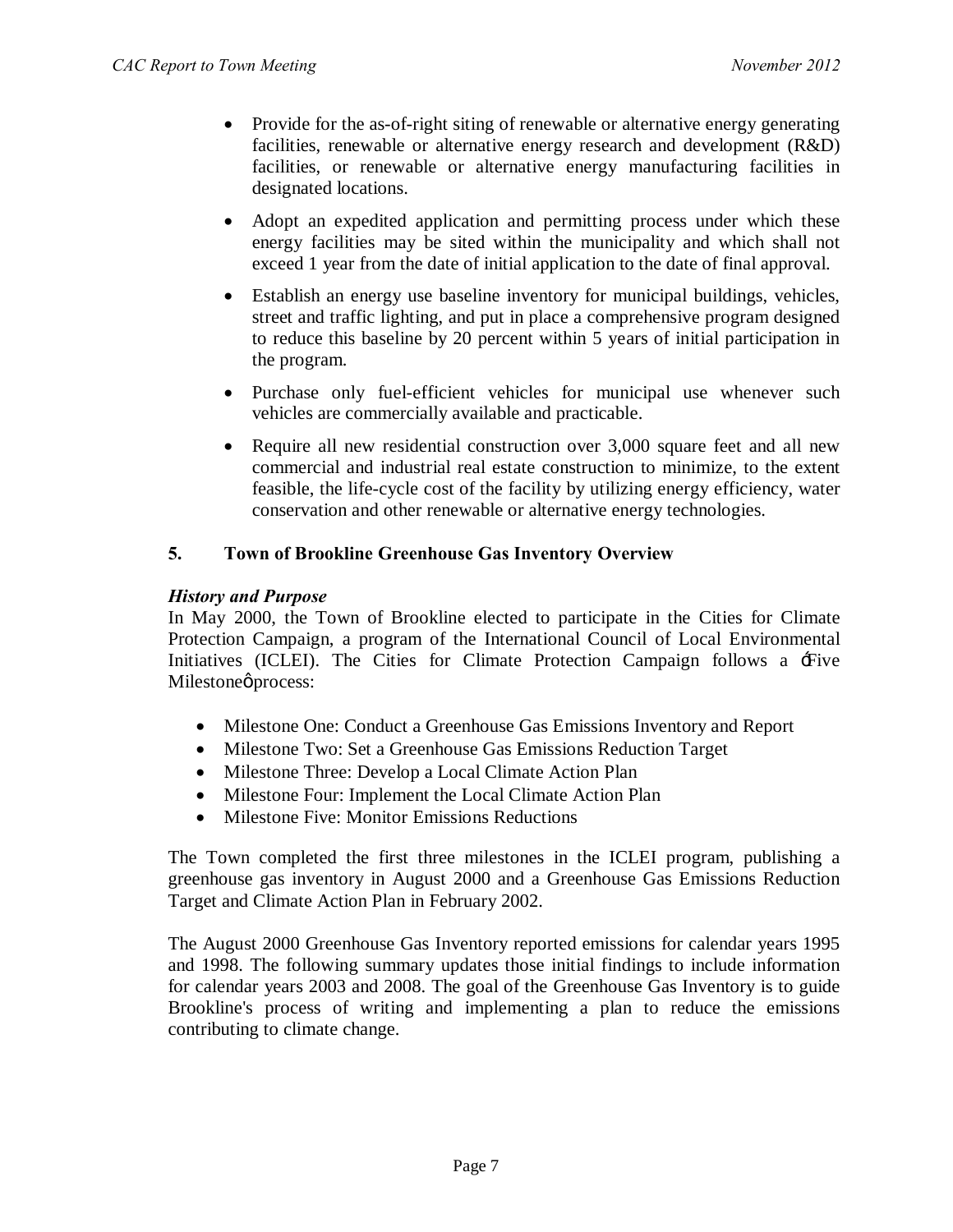# *Brookline's Community Greenhouse Gas Emissions Totaled 520,000 Tons CO2 for CY2008*

Brookline & community greenhouse gas emissions (Table 1 and Figure 1) have been steady at roughly 520,000 tons of  $CO<sub>2</sub>$  per year for, at least, the five year period from 2003 through 2008. Community emissions comprise the residential, commercial, and government sectors.

Brookline  $\alpha$  2008 community greenhouse gas emissions were about eight percent below the annual emissions rate of 560,000 tons previously reported for 1995 (August 2000 Greenhouse Gas Inventory Report). Adjusting for possible inconsistencies in electricity and natural gas usage and vehicle emissions described below, Brookline % 1995 greenhouse gas emissions may have been as low as 515,000 tons per year. In either case, Brookline has done better than the United States, as a whole. Greenhouse gas emissions increased about ten percent nationally from 1995 through 2007.

Greenhouse gas emissions from Brookline & government operations (Figure 2) for 2008 are relatively unchanged from those previously reported for 1995 (August 2000 Greenhouse Gas Inventory Report). Government operations are responsible for about three percent of Brookline total community emissions.

Emissions from MBTA trolleys and buses were not included in this analysis. Emissions from these sources are likely about one percent of the reported total community emissions, based on the August 2000 Greenhouse Gas Inventory Report.

# *Brookline's Climate Action Plan Base Year Should be Changed from 1995 to 2003*

The ICLEI Local Government Protocol (September 2008) states:  $\delta$ It is good practice to compile an emissions inventory for the earliest year for which complete and accurate data can be gathered. The base year for the UNFCCC and subsequent Kyoto Protocol is calendar year 1990. However, required data from 1990 is often prohibitively difficult or impossible to collect. Given that the priority for a greenhouse gas management program should be on practical results, it is more important that the base year be documented with enough detail to provide a good basis for local action planning than it is that all local governments produce an inventory with the same, stipulated base year. $\ddot{o}$ 

Graphs of electricity usage (Figure 3) and natural gas usage (Figure 4) from 1995 through 2008 indicate anomalies in trends for both utilities. Values for 1995 and 1998 were reported in the August 2000 Greenhouse Gas Inventory report based on information provided by Boston Edison and Boston Gas. Usage information for 2002 through 2008 was obtained from NSTAR and National Grid. The significant drop in usage of gas and electricity from 1998 to 2002 is inconsistent with both population growth in Brookline and national trends in residential energy consumption during that period.

 $CO<sub>2</sub>$  emissions from vehicles traveling in Brookline may also have been overstated, based on a November 2009 report from the United States Environmental Protection Agency. Vehicle emission factors generated for 1995 by the ICLEI software (CACP 2009) were based on projections that predated the recent EPA report.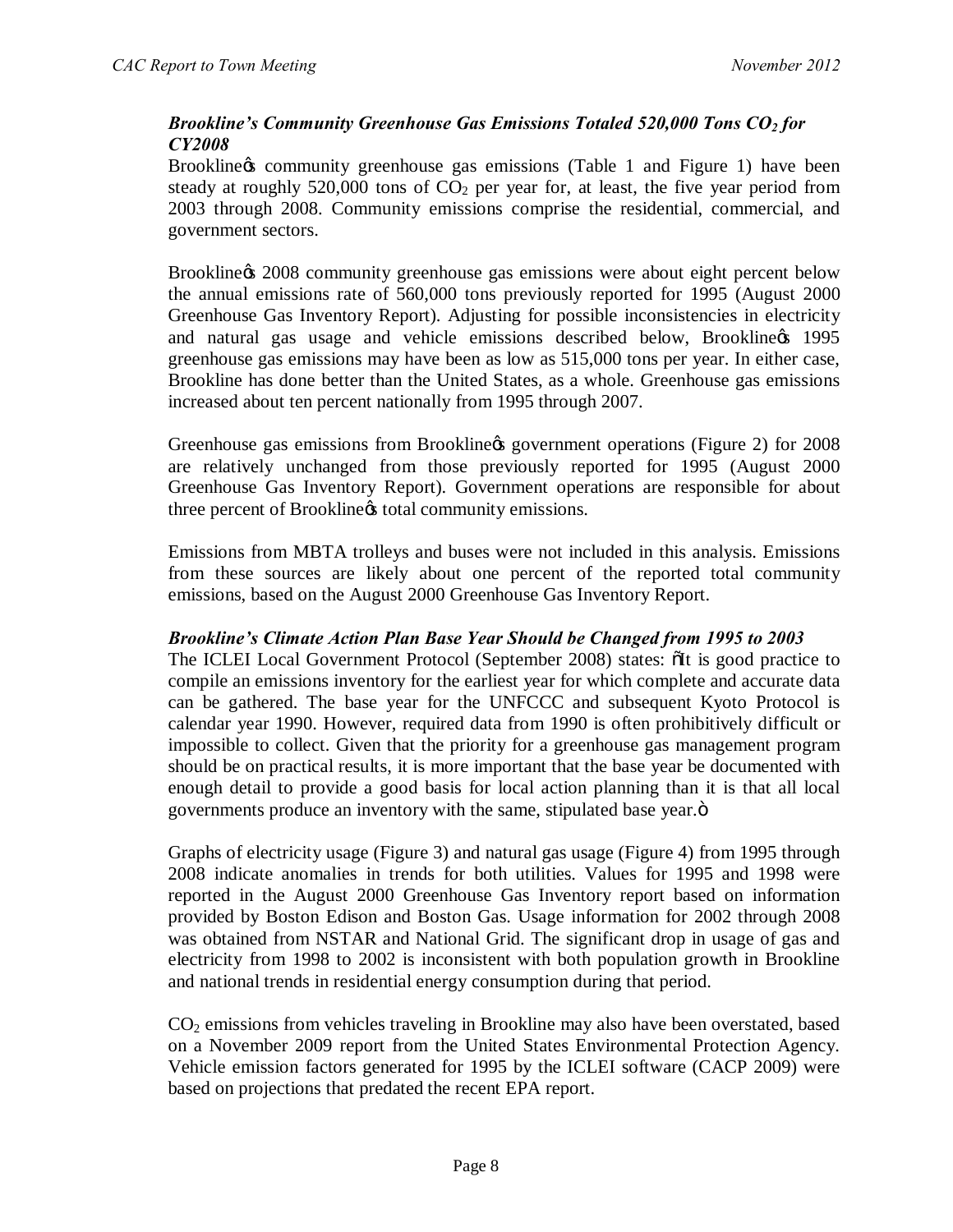Due to the above inconsistencies, it is recommended that 2003 be used as the base year for Brookline & Greenhouse Gas Reduction Target and Climate Action Plan.

### *Brookline's Residential Carbon Footprint is Much Lower than the U.S. Average*

In 2008, Brookline & average residential carbon footprint was about 31,000 pounds of  $CO<sub>2</sub>$  per year. The average US household had a carbon footprint of 46,000 pounds of  $CO<sub>2</sub>$ per year, according to data from the US Energy Information Agency (EIA) 2005 Residential Energy Consumption Survey and a household vehicle use survey for 2009 published by the National Highway Transportation Survey (NHTS). In both cases,  $CO<sub>2</sub>$ emissions from personal air travel were not included.

Brookline  $\alpha$  average commercial carbon footprint was 162,000 pounds of  $CO<sub>2</sub>$  per year in 2008, excluding air travel.

| <b>Table 1</b>         | <b>Greenhouse Gas Emissions</b><br>CO <sub>2</sub> e, Tons/Year |                              |             |             |
|------------------------|-----------------------------------------------------------------|------------------------------|-------------|-------------|
|                        | 1995                                                            | 2003                         |             | 2008        |
| Electricity            | 140,920                                                         | 130,384                      |             | 137,125     |
| <b>Natural Gas</b>     | 120,369                                                         | 104,223                      |             | 126,643     |
| Heating Oil            | 126,267                                                         | 112,366                      |             | 103,678     |
| Cars and Trucks        | 151,315                                                         | 152,194                      |             | 128,992     |
| Solid Waste            | 21,129                                                          | 21,129                       |             | 21,264      |
| Total                  | 559,999                                                         | 520,295                      |             | 517,702     |
| <b>Table 2</b>         | 2008 GHG Emissions By Sector                                    |                              |             |             |
|                        |                                                                 | CO <sub>2</sub> e, Tons/Year |             |             |
|                        | Residential                                                     | Commercial                   | Municipal   | Total       |
| Electricity            | 75,688                                                          | 54,106                       | 7,331       | 137,125     |
| <b>Natural Gas</b>     | 89,812                                                          | 34,474                       | 2,357       | 126,643     |
| <b>Heating Oil</b>     | 81,070                                                          | 19,980                       | 2,629       | 103,679     |
| <b>Cars and Trucks</b> |                                                                 |                              |             | 128,992     |
| Solid Waste            | 14,176                                                          | 6,998                        | 90          | 21,264      |
| Total                  |                                                                 |                              |             | 517,702     |
| Table 3                | <b>Greenhouse Gas Sources</b>                                   |                              |             |             |
|                        |                                                                 | 1995                         | 2003        | 2008        |
| Electricity            | kwh                                                             | 311,702,637                  | 288,397,640 | 293,386,860 |
| <b>Natural Gas</b>     | <b>Therms</b>                                                   | 20,445,394                   | 17,702,807  | 21,511,045  |
| <b>Heating Oil</b>     | Gallons                                                         | 11,283,499                   | 10,041,279  | 9,264,891   |
| <b>Cars and Trucks</b> | Miles                                                           | 232,094,937                  | 242,992,126 | 210,333,390 |
| Solid Waste            | Tons                                                            | 21,000                       | 21,000      | 21,135      |
|                        |                                                                 |                              |             |             |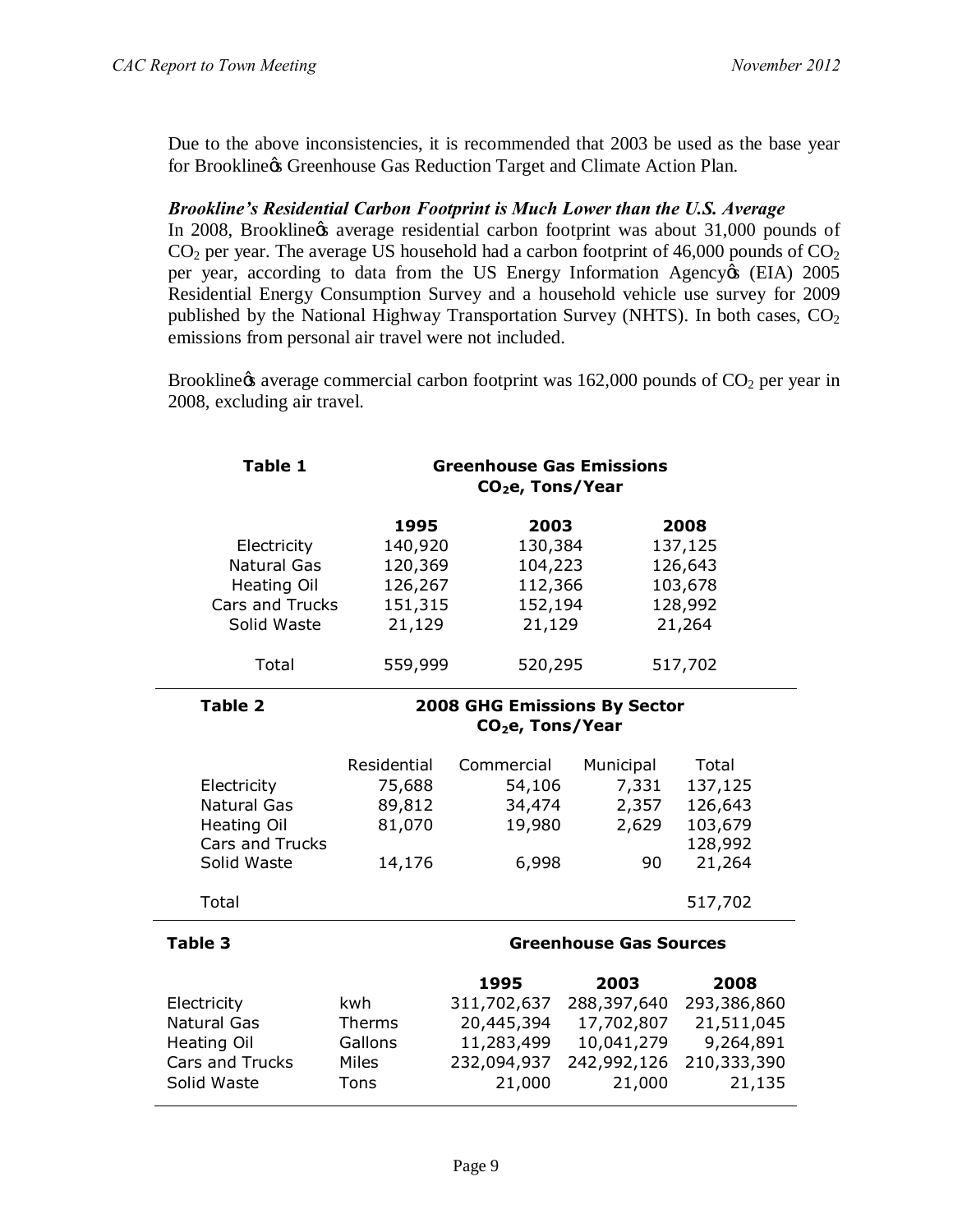|                                        | $CO2e$ , Tons/Year |
|----------------------------------------|--------------------|
| Electricity                            | 75,688             |
| <b>Natural Gas</b>                     | 89,812             |
| Heating Oil                            | 81,071             |
| Gasoline/Diesel                        | 139,156            |
| Solid Waste                            | 14,176             |
|                                        |                    |
| Total                                  | 399,901            |
|                                        |                    |
| Number of Households                   | 25,573             |
|                                        |                    |
| Pounds CO <sub>2</sub> /Household/Year | 31,275             |
|                                        |                    |

# **Table 4 Brookline's Residential Carbon Footprint - 2008**

# **Table 5 Brookline's Commercial Carbon Footprint - 2008**

|                                       | $CO2e$ , Tons/Year |
|---------------------------------------|--------------------|
| Electricity                           | 52,536             |
| Natural Gas                           | 34,474             |
| <b>Heating Oil</b>                    | 19,980             |
| Gasoline/Diesel                       | 7,576              |
| Solid Waste                           | 6,998              |
|                                       | 121,564            |
| Number of Businesses                  | 1,500              |
| Pounds CO <sub>2</sub> /Business/Year | 162,086            |

# **Table 6 Brookline's Municipal Carbon Footprint - 2008**

|                    | CO <sub>2</sub> e, Tons/Year |
|--------------------|------------------------------|
| Electricity        | 8,901                        |
| <b>Natural Gas</b> | 2,357                        |
| Heating Oil        | 2,629                        |
| Gasoline/Diesel    | 2,305                        |
| Solid Waste        | 90                           |
|                    |                              |
|                    |                              |

16,282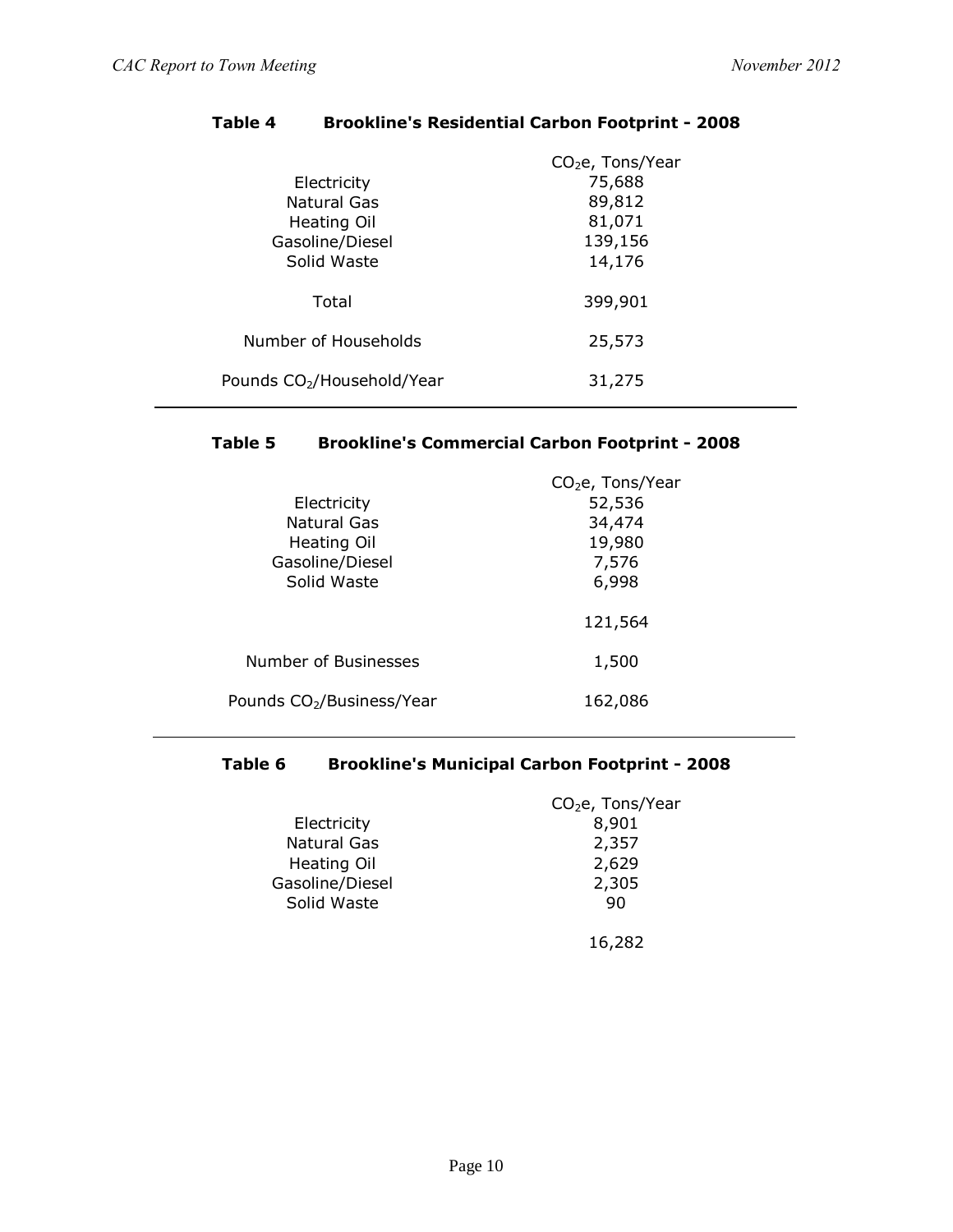